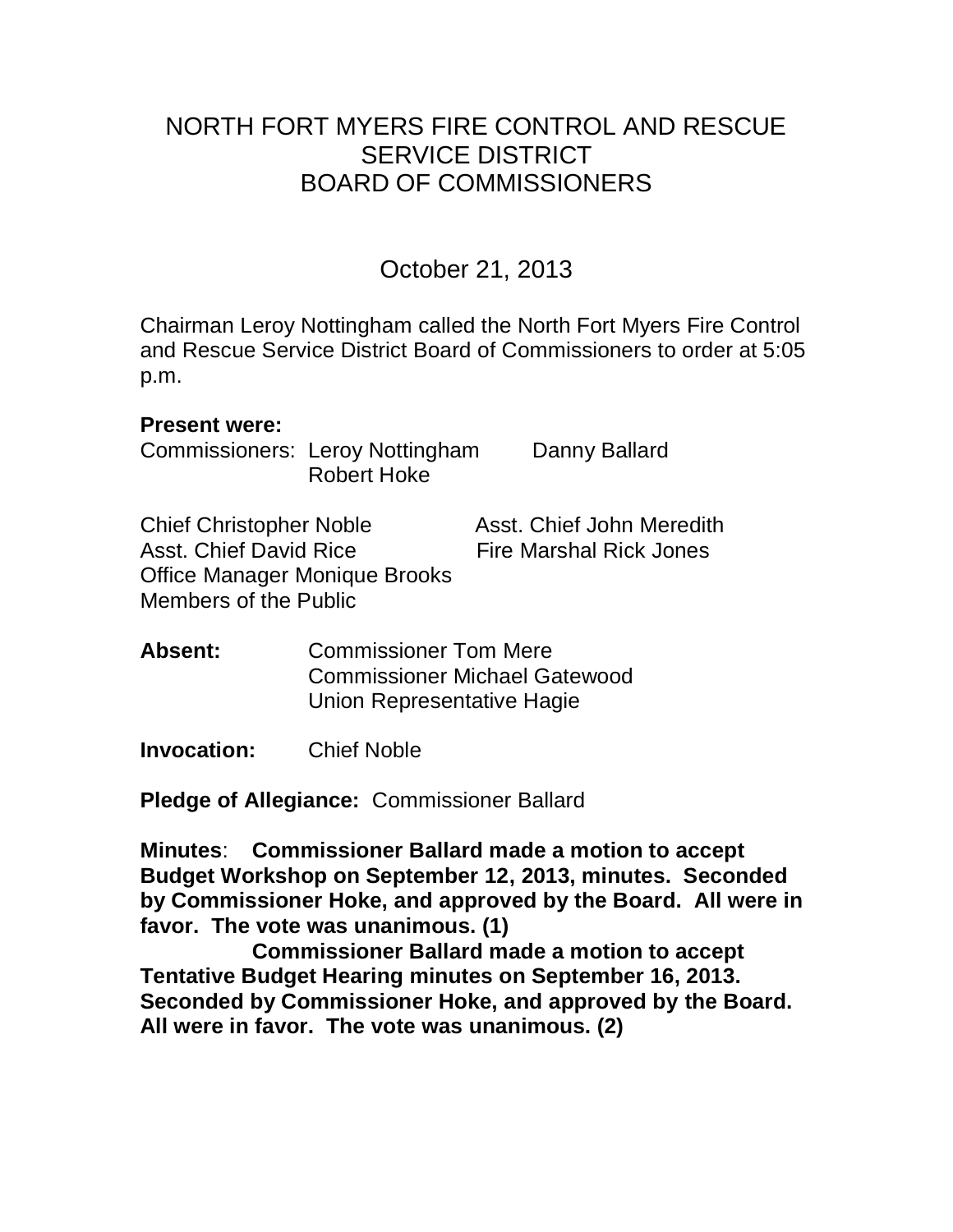**Commissioner Ballard made a motion to accept September 16, 2013, minutes. Seconded by Commissioner Hoke, and approved by the Board. All were in favor. The vote was unanimous. (3)**

**Commissioner Ballard made a motion to accept Final Budget Hearing minutes on September 23, 2013. Seconded by Commissioner Hoke, and approved by the Board. All were in favor. The vote was unanimous. (4)**

**Treasurer's Report**: The September treasurers report was presented. At this time, we are 100% through the budget year, have received 99% of revenues (including cash brought forward) and have spent 101% of expenditures (less reserves). There were no questions. (5)

### **Chief's Report:**

By Chief Noble-

- Weekly reports and monthly run sheet is attached
- Flooding issues and concerns seems to be over
- We received our TRIM Certification approval letter, from the **State**
- We are currently sending data and information back and forth with GSG, and have a meeting with them next Monday

#### **Training:**

Report is attached. He has been busy with the transition to the Target Solutions software, which is a training management and data system, for training. There were no questions.

**Fire Prevention:** Report was presented by Fire Marshal Jones. Fire Marshal Jones noted that the Race Trac gas station project has been postponed till the end of 2014. There was also mention about the widening of Old US 41, to four lanes. Chief Noble added that two Development Orders have been submitted, for two communities. There were no questions.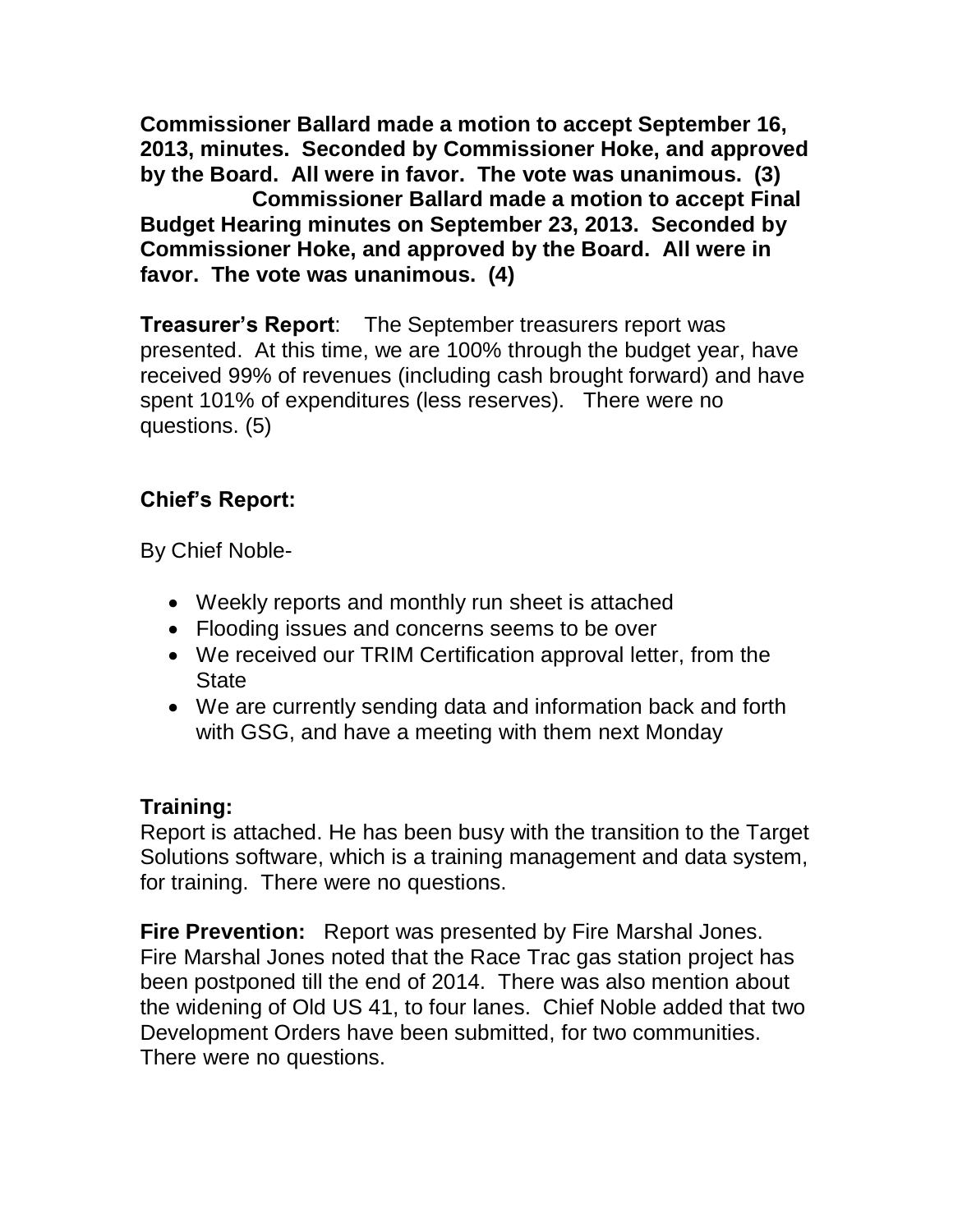**Public Education:** Report is attached. We have been busy this month. There were no questions.

**Union: Absent --** There were no questions.

#### **Old Business:**

Updates on projects:

Barrett Road Station- Finishing the interior, and will be ready to request a CO soon.

Commissioner Nottingham noted that we should hold open houses at the stations, so the public can see what we have been doing.

#### **New Business:**

#### **2012/2013 Budget Line Item Transfers-**

Commissioner Ballard made a motion to accept the 2012/2013 Budget Line Item transfers, as printed and submitted to the Board. Seconded by Commissioner Hoke. Motion was put to vote, and was approved, unanimously. (6)

# **Commissioner Items:**

#### **Ballard –**

- Noticed there is still water in the lights in the kitchen at Station 3 (Slater Road), and he feels that more insulation in the ceiling would solve the problem
- Inquired about a copy of the union contract. Chief Meredith stated that he will e-mail them a copy

#### **Public Input:** None

#### **Community Goodwill & Thank You:**

Donation of \$25, by Barbara Kunen Presentation of Plaque to Chief Noble by MDA Boot Drive